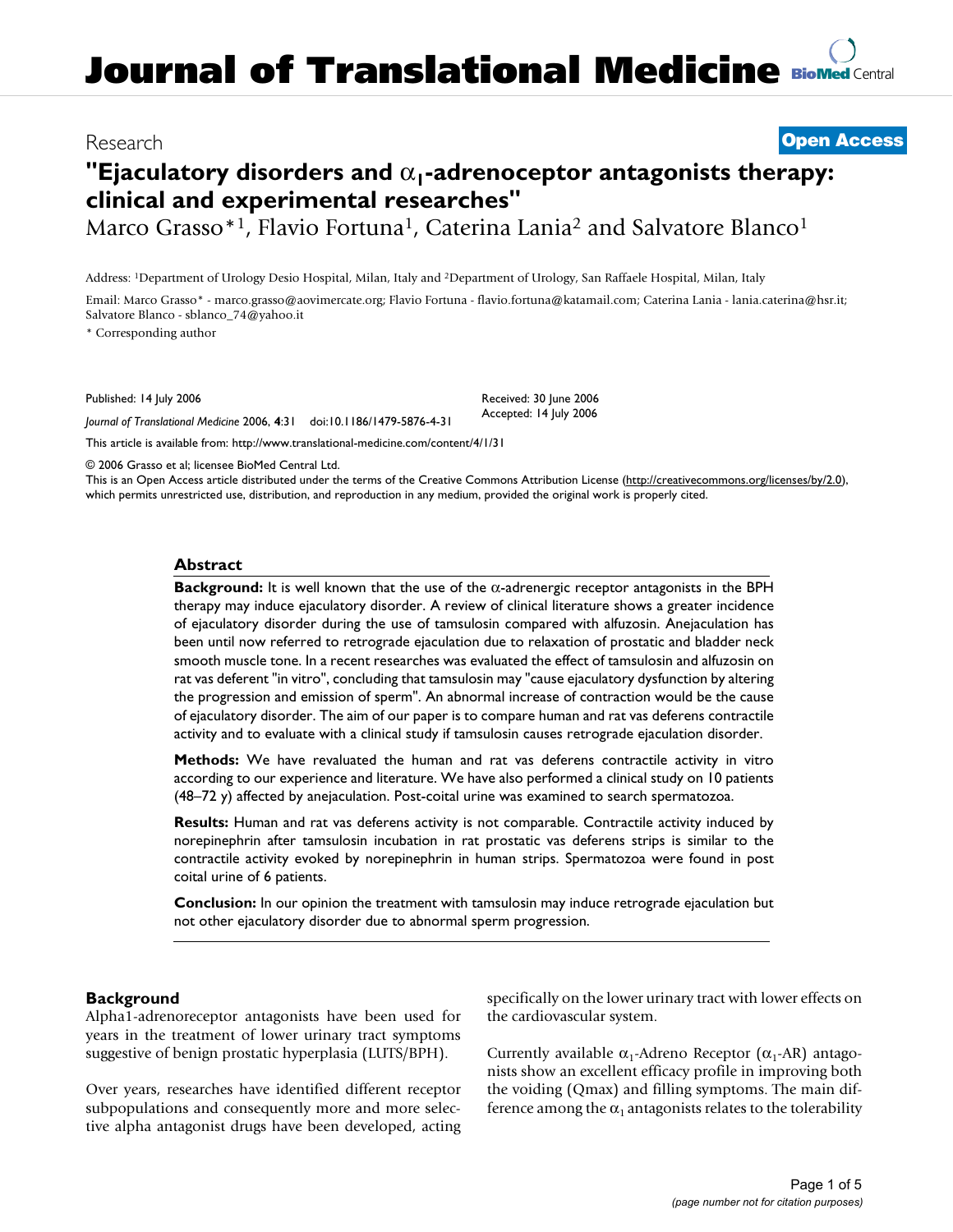profile involving the cardiovascular (dizziness, arterial hypotension) and genital (anejaculation) systems [6].

As for ejaculatory disorders, anejaculation had always been thought to be caused by bladder neck relaxation. Recent *in vitro* researches [2,4] on rats' deferent ducts have suggested that the ejaculatory disorder would be secondary to anomalies in sperm progression due to the alteration in the contractile mechanism of the *vas deferens*.

We carried out two studies: one '*in vitro*' and one '*in vivo*', in order to verify this hypothesis.

### **Methods**

The *in vitro* study was carried out on fragments of human deferent duct taken from surgical portions (radical cystectomy, radical prostatectomy, orchiectomy).

The experimental model used is the following: a thermostatic bath, containing a segment of *vas deferens* fastened to the bath bottom, is connected by means of an extensible wire to the lever arm of an isometric transducer, generating an electric pulse to the microdynamometer recorder. The thermostatic bath maintains the temperature of the perfusion liquid at 37°C. The 'strip' of *vas deferens* is helicoidally cut so as to obtain a concentration being the sum of the longitudinal and circular muscle activity. The electric pulse transmitting the variations in isometric tension reaches the microdynamometer recorder: the sliding paper strip records the displacement of the pen induced by the change in the preparation tone. The abscissas axis indicates the sliding time corresponding to 6 mm/min., and ordinates axis shows the tension developed by the preparation, corresponding approximately to 1 cm/gram.

Fragments of *vas deferens*, taken from both epididymis and prostate, were stimulated with noradrenaline (doseresponse curve) in order to evaluate the different mode of contractile response.

We also carried out a clinical trial on 10 patients (age range: 48–72 years) being treated with tamsulosin 0,4 mg for obstructive micturition disorders suggestive of BPH or bladder neck hypertonia and suffering from anejaculation. Patients reported normal erectile and ejaculatory activity, even if 7 out of 10 subjects had been noticing a clear reduction in the ejaculate volume for some years.

Patients were asked to urinate 15 minutes after ejaculation. Collected urines were centrifuged at 1500 RPM for 5 minutes. The sediment was evaluated by using a microscope (40×) in order to detect the presence of sperm cells.

#### **Results**

The tonic component has prevailed over the phasic one in the response of the epididymal portion [Fig. 1]. On the contrary, the typical response of the prostatic deferent duct has been characterized by an initial tonic-phasic mixed activity, immediately followed by a phasic activity marked by rapid strong "twitch-like" contractions. These latter may suggest the presence of a mechanism recruiting muscle cells, as if the *vas deferens* has a pace-maker action which is morphologically quite similar to the "twitch" that can be highlighted by electric stimulation [Fig. 2].

Following a dose-response stimulation with cumulative logarithmic doses of noradrenaline, it has been possible to observe that high doses of mediator markedly increase the basic tone without altering the maximum contraction, just as if the "twitch" represents the contraction that is caused by the simultaneous excitation of all muscle cells and cannot be consequently exceeded [Fig. 3].

As for the clinical trial, sperm cells were detected in urines post-ejaculation in 6 out of 10 patients.

#### **Discussion**

Alpha<sub>1</sub> adrenoreceptor antagonists are commonly used in the treatment of LUTS/BPH. [4].

The presence of  $\alpha$ -adrenergic receptors in the prostatic tissue was demonstrated more than 30 years ago by Caine [1]; over the latest years (1993), three  $\alpha_1$ -adrenergic receptor subtypes were discovered:  $\alpha_{1A}$ ,  $\alpha_{1B}$ , and  $\alpha_{1D}$  [5,14].

 $\alpha_{1A}$  receptor subtype may be responsible of the contraction of the prostate smooth muscles; it is expressed in the prostate, trigone, bladder neck, seminal vesicles, deferent duct and distal ureteral tract with a clear prevalence over the other two subtypes. The  $\alpha_{1D}$  adrenoreceptor seems to be mainly present in the bladder and spinal cord.



#### Figure 1

Response of an "epididymal" portion of the human vas deferens to a stimulation with noradrenaline (at the dose of 1.10– 6 gm/ml). The tonic component prevails over the phasic one.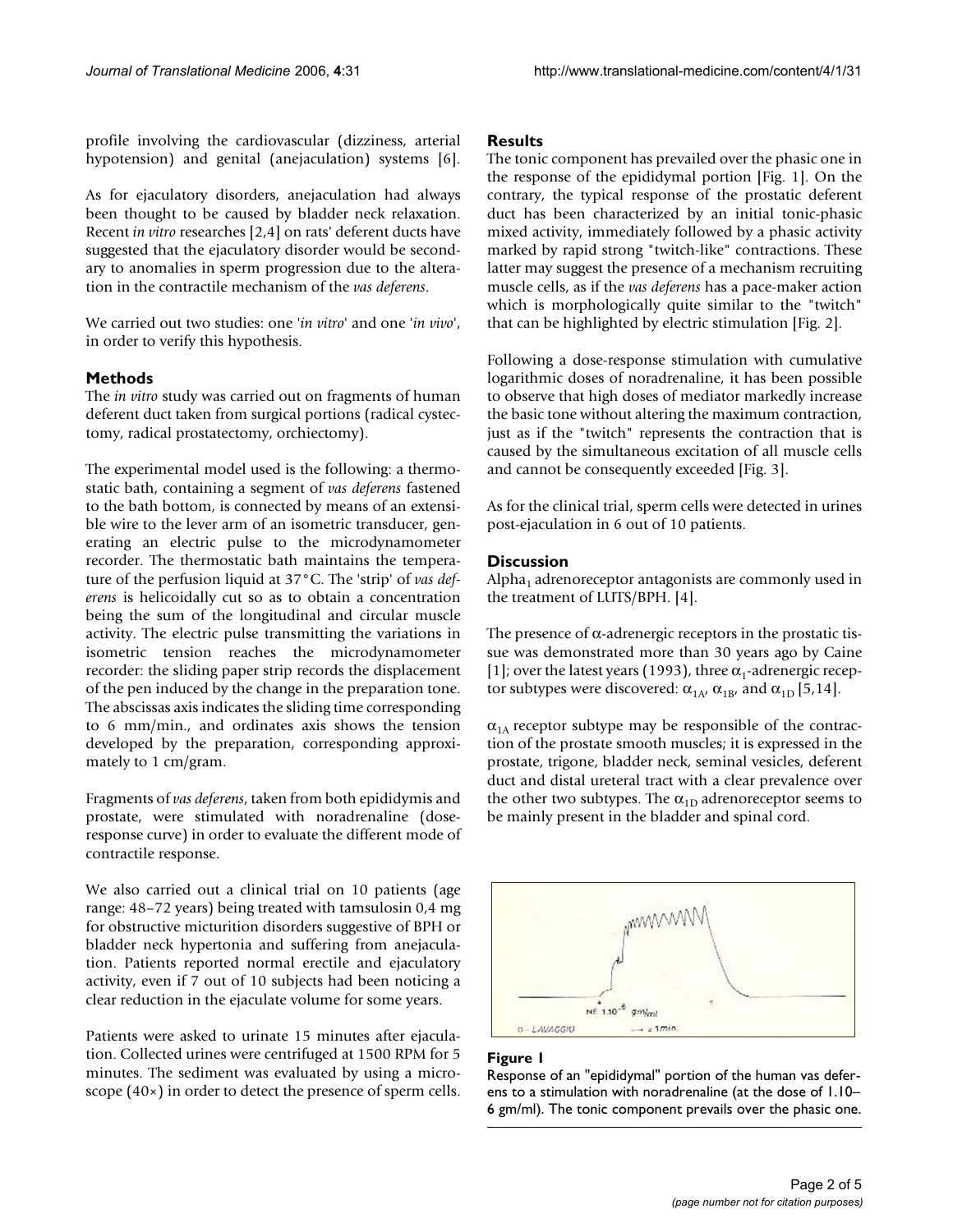

# Figure 2

The typical response of the "prostatic" deferent duct has been characterized by an initial tonic-phasic "mixed" activity, immediately followed by a phasic activity marked by rapid strong "twitch-like" contractions. These latter may suggest the presence of a mechanism recruiting muscle cells, as if the vas deferens has a pace-maker action which is morphologically quite similar to the "twitch" that can be highlighted by electric stimulation.

On the basis of this different distribution, recent researches have suggested that  $\alpha_{1A}$  receptors mediate the voiding symptoms, whereas  $\alpha_{1D}$  receptors are involved in the development of the filling symptoms [13].

Several published clinical trials, have demonstrated the efficacy of the  $\alpha_1$ -AR antagonists in the treatment of LUTS.



# Figure 3

Following a dose-response stimulation with cumulative logarithmic doses of noradrenaline, it has been possible to observe that high doses of mediator markedly increase the basic tone without altering the maximum contraction (which is manifest in rapid phasic contractions), as if the "twitch" represents a contraction caused by the simultaneous excitation of all muscle cells and cannot be consequently exceeded. The meta-analysis – carried out by Djavan and Marberger [6] in 1999, was recently updated with studies retrived from a search in MEDLINE, BIOSIS and EMBASIS. This updated meta-analysis has unquestionably demonstrated the efficacy of the  $\alpha_1$ -AR antagonists in improving symptoms and Qmax, stressing again the key role of the alpha1 adrenoceptors in the development of LUTS [7].

Therefore, the impact of the  $\alpha_1$ -AR antagonists therapy on the elderly subjects' quality of life is quite evident, also in relation to the sexual function.

The ejaculatory function plays an important role in the sexual activity. Several authors have shown a high prevalence of ejaculatory disorders in men with LUTS [8]. Ejaculatory disorders have proven to be one of the most relevant side-effect, apart from the adverse events related to the cardiovascular system (dizziness, hypotension). Ejaculatory disorders have been reported more often by using the  $\alpha_1$  antagonist tamsulosin [9].

In this regard, it seems particularly noteworthy to review data generated from large-scale observational studies.

The "Multinational Survey of the Aging Male" (MSAM-7) is a clinical trial carried out on 34,800 men (age: 50 to 80 years) in USA and in 6 European countries with the aim to define the correlations between LUTS and sexual problems, by using questionnaires and validated symptoms scales. For 12,815 men, results of the symptoms questionnaires were available.

# *Results*

- 83% of men were still sexually active

- 46% of these subjects had noticed a reduced ejaculate volume, while 5% reported the total absence of ejaculation

- The prevalence of ejaculatory disorders significantly increased with aging and severity of LUTS [10].

Another large-scale clinical trial (Asian Survey of aging males) was carried out in 5 Asian countries on 1,155 men aged between 50 and 80 years in order to establish the prevalence of LUTS and sexual disorders, as well as their correlation. The Authors observed that ejaculatory disorders (68%) were slightly higher than erectile ones (63%) and most men (52%) considered the ejaculatory dysfunction as the most bothersome problem [11].

Several hypotheses have been suggested about the correlation between LUTS and ejaculatory disorders; however, no definitive causal factor has been defined yet.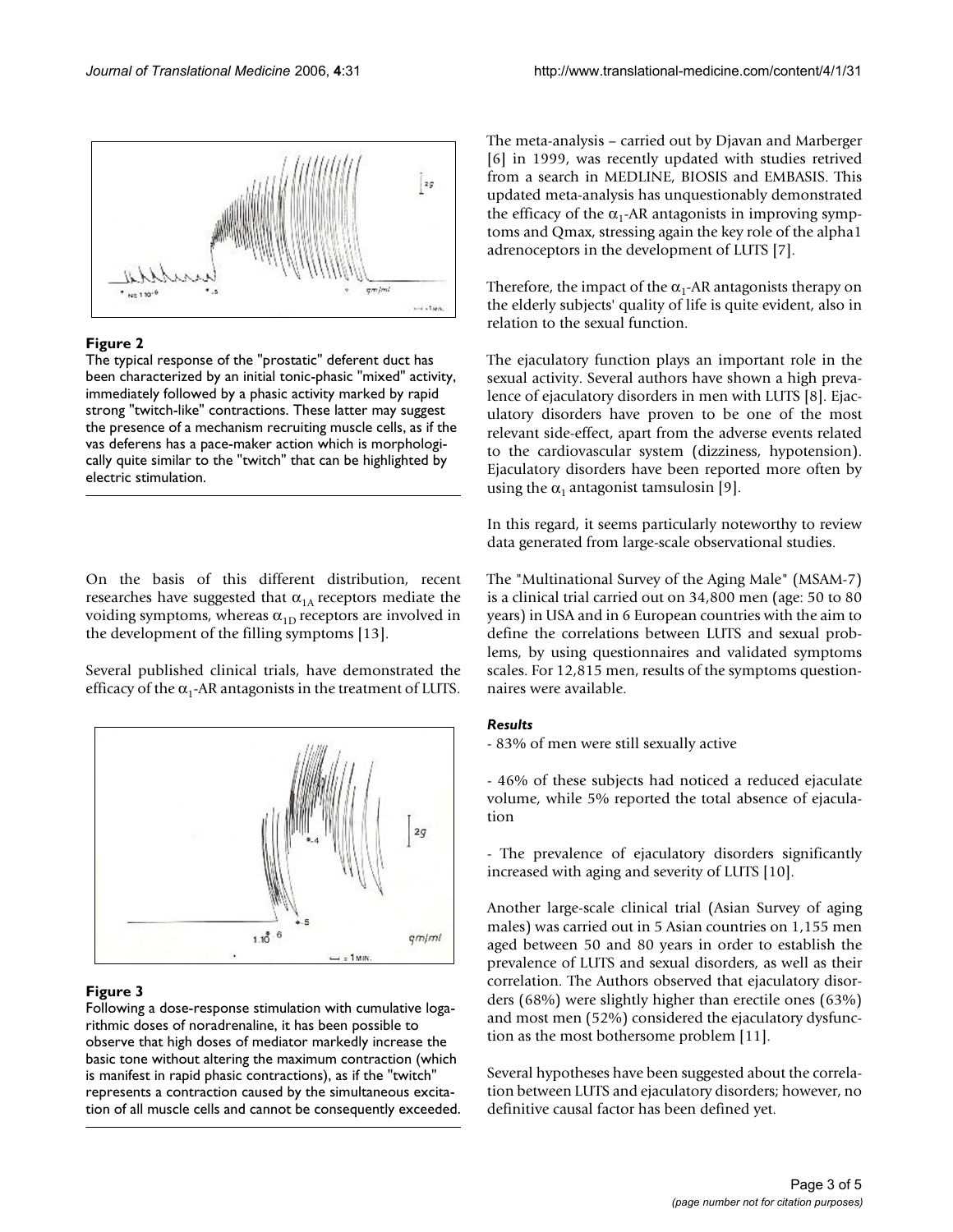Some Authors have suggested that the increase in noradrenergic activity, observed in men with bladder emptying disorders, may interfere in the normal processes of erection and ejaculation [10].

Other authors have supposed that physical changes associated with BPH may mechanically alter the prostate and compress ejaculatory ducts, thus causing a reduced ejected volume and ejaculatory disorders [12].

Particularly noteworthy is a recent experimental work (Tambaro *et al*.), which has highlighted the different action of tamsulosin versus alfuzosin on the contractile activity of the deferent duct in rats, induced by noradrenaline (NE). Tamsulosin may induce an abnormal increase in the amplitude and frequency of contractions in the prostatic portion of the rat *vas deferens*, which may probably cause the ejaculatory dysfunction (anejaculation) due to unsuccessful progression and ejection of sperm [4].

In this study, 'strips' of the rat *vas deferens* were dissected at a distance of 1 cm from both prostatic and epididymal ends. Then, they were stimulated with increasing concentrations of NE until obtaining the dose-response curve with and without alfuzosin and tamsulosin.

NE has induced an initial rapid phasic contraction, followed by a slow tonic one with several intermittent 'spikes'.

Tamsulosin pre-treatment has induced an abnormal increase in intermittent spikes in both examined portions of the *vas deferens*. The greatest increase in contraction spikes has been observed in the prostatic tract (about + 550% in comparison with the control), whereas the tonic and phasic components of the contraction have been significantly reduced. Unlike tamsulosin, alfuzosin has not induced any significant increase in contraction spikes, even if it has shown a marked reduction in tonic and phasic components of the contraction. Therefore, it seems the response pattern is unaltered both in the epididymal and prostatic tracts of the rat *vas deferens*.

A possible hypothesis explaining this phenomenon at the prostatic level is the modulatory action of tamsulosin on Ca++ channels and the release of ATP; on the other hand, the inhibition of the response in the epididymal portion, induced by the nerve stimulation, may be due to the greater presence of  $\alpha_{1D}$  receptors, for which the affinity of tamsulosin is definitely higher than the one of alfuzosin.

On the contrary, our *in vitro* study has highlighted a key point, as also confirmed by other papers in literature [15]: - the human deferent duct has a different contractile activity from that one of rats, as shown by Tambaro *et al*. In particular, the prostatic portion of the deferent duct has shown to respond to the stimulation with NE, with an intense phasic activity similar to that one described as 'abnormal' after incubation with NE in the rat *vas deferens*.

This difference in terms of response can be interpreted in different ways, considering the frequent inter-species variables.

Furthermore, the need of using 1 cm. of isolated organ in the experimental model to study the '*in vitro*' contractile activity has induced to evaluate the contractile response of a portion of the deferent duct which corresponds to the distal tenth of the human *vas deferens*. This latter also includes a large portion of the intermediate tract in a rat weighing 350 gr.

In that case, the contractile response cannot be considered representative of the juxtaprostatic tract.

# **Conclusion**

Based on the above-described data – on the evaluation of the different (NE-induced) contractile response in the human *vas deferens*, versus that one of rats, as well as the presence of sperm cells in postcoital urine in 6 out of 10 patients – we think it is reasonable to conclude that tamsulosin-induced anejaculation is caused by a bladder neck relaxation.

In fact, the low incidence of this phenomenon  $[6,7]$  is well-justified by anatomical changes in the prostatic urethra induced by BPH, whereas a direct effect on  $\alpha_1$ adrenoreceptors on the vas deferens may be more common and reproducible in most patients treated with tamsulosin.

Furthermore, it would be necessary to make a final observation: ejaculatory disorders are related to an aged population suffering from LUTS/BPH – a condition that is associated with a high proportion of sexual disorders, as already mentioned.

# **References**

- 1. Caine M, Raz S, Zeigler M: **[Adrenergic and cholinergic receptors](http://www.ncbi.nlm.nih.gov/entrez/query.fcgi?cmd=Retrieve&db=PubMed&dopt=Abstract&list_uids=1148621) [in the human prostate, prostatic capsule and bladder neck.](http://www.ncbi.nlm.nih.gov/entrez/query.fcgi?cmd=Retrieve&db=PubMed&dopt=Abstract&list_uids=1148621)** *Br J Urol* 1975, **47(2):**193-202.
- 2. Hellstrom W, Smith W, Sikka C: **Effects of alpha-blockers on ejaculatory function in normal subjects.** *Program and abstracts of AUA Meeting; May 21-26,2005 S. Antonio, Texas. Abstract 874* .
- 3. Kaplan SA: **[Use of alpha-adrenergic inhibitors in treatment of](http://www.ncbi.nlm.nih.gov/entrez/query.fcgi?cmd=Retrieve&db=PubMed&dopt=Abstract&list_uids=15028431) [benign prostatic hyperplasia and implications on sexual func](http://www.ncbi.nlm.nih.gov/entrez/query.fcgi?cmd=Retrieve&db=PubMed&dopt=Abstract&list_uids=15028431)[tion.](http://www.ncbi.nlm.nih.gov/entrez/query.fcgi?cmd=Retrieve&db=PubMed&dopt=Abstract&list_uids=15028431)** *Urology* 2004, **63:**428-434.
- 4. Tambaro S, Ruiu S, Dessi C, Mongeau R, Marchese G, Pani L: **[Evalu](http://www.ncbi.nlm.nih.gov/entrez/query.fcgi?cmd=Retrieve&db=PubMed&dopt=Abstract&list_uids=15470085)[ation of tamsulosin and alfuzosin activity in the rat vas defe](http://www.ncbi.nlm.nih.gov/entrez/query.fcgi?cmd=Retrieve&db=PubMed&dopt=Abstract&list_uids=15470085)[rens: relevance in ejaculation delay.](http://www.ncbi.nlm.nih.gov/entrez/query.fcgi?cmd=Retrieve&db=PubMed&dopt=Abstract&list_uids=15470085)** *J Pharmacol Exp Ther* 2005, **312:**710-717.